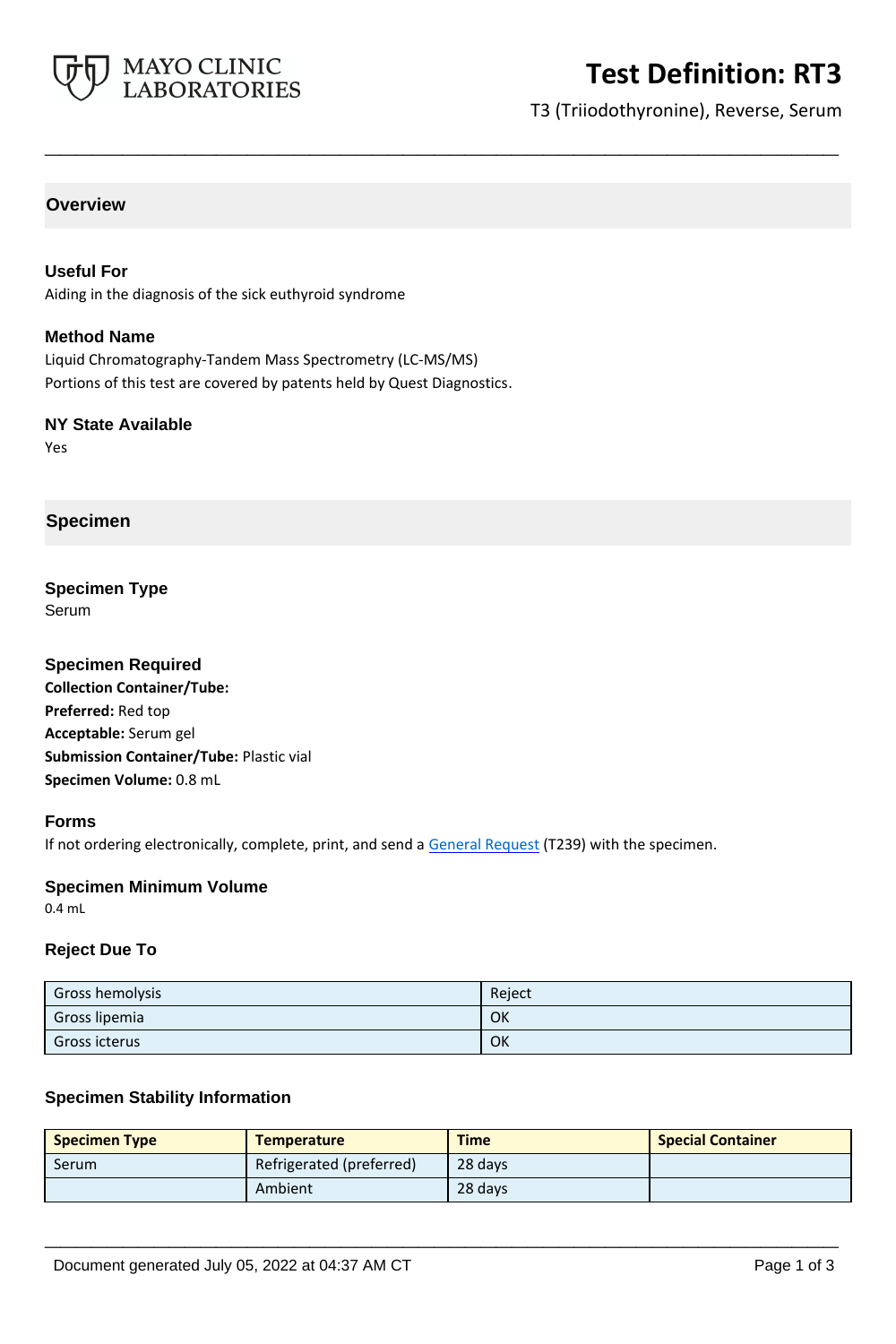

# **Test Definition: RT3**

T3 (Triiodothyronine), Reverse, Serum

|  | Frozen | 28 days |  |
|--|--------|---------|--|

### **Clinical & Interpretive**

#### **Clinical Information**

Reverse triiodothyronine (rT3) differs from triiodothyronine (T3) in the positions of the iodine atoms attached to the aromatic rings. The majority of rT3 found in the circulation is formed by peripheral deiodination (removal of an iodine atom) of T4 (thyroxine). rT3 is believed to be metabolically inactive.

The rT3 level tends to follow the T4 level: low in hypothyroidism and high in hyperthyroidism. Additionally, increased levels of rT3 have been observed in starvation, anorexia nervosa, severe trauma and hemorrhagic shock, hepatic dysfunction, postoperative states, severe infection, and in burn patients (ie, sick euthyroid syndrome). This appears to be the result of a switchover in deiodination functions with the conversion of T4 to rT3 being favored over the production of T3.

#### **Reference Values**

10-24 ng/dL

#### **Interpretation**

In hospitalized or sick patients with low triiodothyronine (T3) values, elevated reverse triiodothyronine (rT3) values are consistent with sick euthyroid syndrome. Also, the finding on an elevated rT3 level in a critically ill patient helps exclude a diagnosis of hypothyroidism.

The rT3 is high in patients on medications such as propylthiouracil, ipodate, propranolol, amiodarone, dexamethasone, and the anesthetic agent halothane. Dilantin decreases rT3 due to the displacement from thyroxine-binding globulin, which causes increased rT3 clearance.

To convert from ng/dL to nmol/L, multiply the ng/dL result by 0.01536.

#### **Cautions**

Generally, reverse triiodothyronine tests are not necessary since triiodothyronine should not be ordered in hospitalized or sick patients.

#### **Clinical Reference**

1. Bowerbank SL, Carlin MG, Dean JR: A direct comparison of liquid chromatography-mass spectrometry with clinical routine testing immunoassay methods for the detection and quantification of thyroid hormones in blood serum. Anal Bioanal Chem. 2019 May;411(13):2839-2853

2. Moore WT, Eastman RC: Diagnostic Endocrinology. Mosby; 1990:182-183

#### **Performance**

#### **Method Description**

Reverse triiodothyronine-13C (rT3-13C) is added to patient sample as an internal standard. rT3 and rT3-13C are

**\_\_\_\_\_\_\_\_\_\_\_\_\_\_\_\_\_\_\_\_\_\_\_\_\_\_\_\_\_\_\_\_\_\_\_\_\_\_\_\_\_\_\_\_\_\_\_\_\_\_\_**